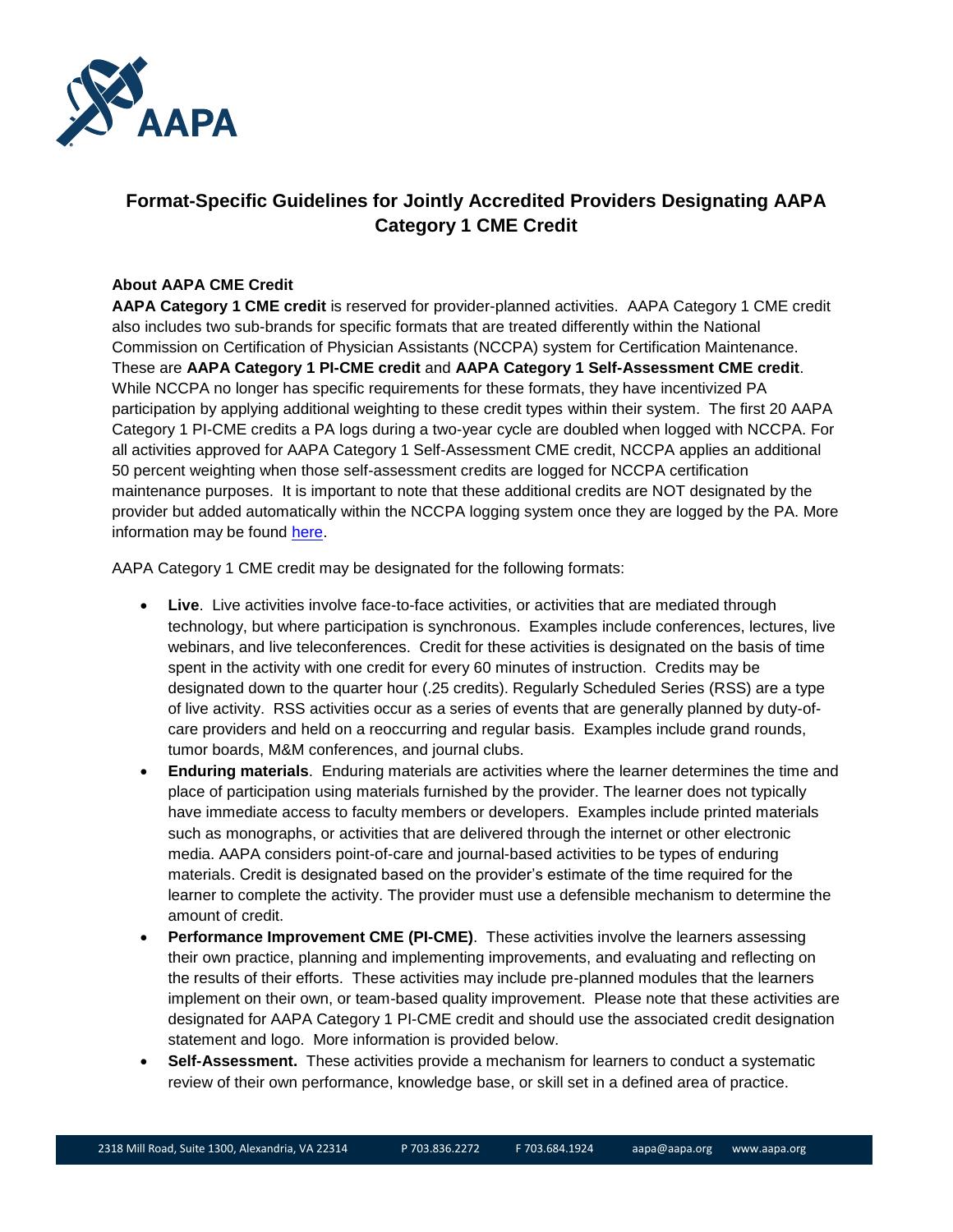These often take the form of self-administered tests with feedback and case study portfolios. Please note that self-assessment activities are designated for AAPA Category 1 Self-Assessment CME credit and should use the associated credit designation statement and logo. More information is provided below.

#### **AAPA Category 1 PI-CME**

AAPA Category 1 PI-CME is reserved for activities that include the following elements:

- An assessment of the learner's current practice using recognized benchmarks
- An intervention period where learners implement changes aimed at improvement
- A reassessment of practice to assess the impact of changes that were made
- A reflection on the process

This model represents at least one PDSA (Plan-Do-Study-Act) cycle.

Providers are entitled to designate 5 AAPA Category 1 PI-CME credits for each stage and 5 bonus credits for the reflection and for completing the entire cycle for a total of 20 credits. For activities that have two or more PDSA cycles in their design, providers may designate up to 30 AAPA Category 1 PI-CME credits.

#### *Team-Based, Institutional Quality Improvement*

Providers may also designate AAPA Category 1 PI-CME credit for participation in team-based institutional quality improvement activities. To the extent that these activities tend to contain more than one PDSA cycle, providers are entitled to designate up to 30 AAPA Category 1 PI-CME credits for these types of activities.

Providers must decide in advance and be prepared to defend the criteria by which they will decide if a learner has meaningfully participated in the quality improvement activity. While discretion is left to the provider, these criteria may include items such as length of participation; attendance at team meetings; assisting with data collection, analysis or interpretation; and implementing interventions aimed at improvement. The provider must have a process that allows learners to attest to their meaningful participation in the project and for the participation to be verified by a team leader or champion according to established criteria.

#### **AAPA Category 1 Self-Assessment CME**

Self-assessment activities provide a mechanism for learners to conduct a systematic review of their performance, knowledge, or skill in a given area of practice. A key requirement is that the selfassessment question is presented prior to the content that addresses that question. The self-assessment questions should serve as a stimulus for learning and remarks from the moderator/feedback on an enduring activity should address the rationale for the right answer. The presence of questions in the context of an activity/lecture alone does not make an activity/lecture qualify as self-assessment. This format is generally self-administered and should contain a mechanism for scoring the learner's performance and providing the learner with an opportunity for immediate remediation and references for future study.

The most common form that self-assessment CME takes is a self-scored multiple-choice question test with a scoring sheet containing the correct answer, a rationale for the correct answer, and at least one authoritative reference for future study.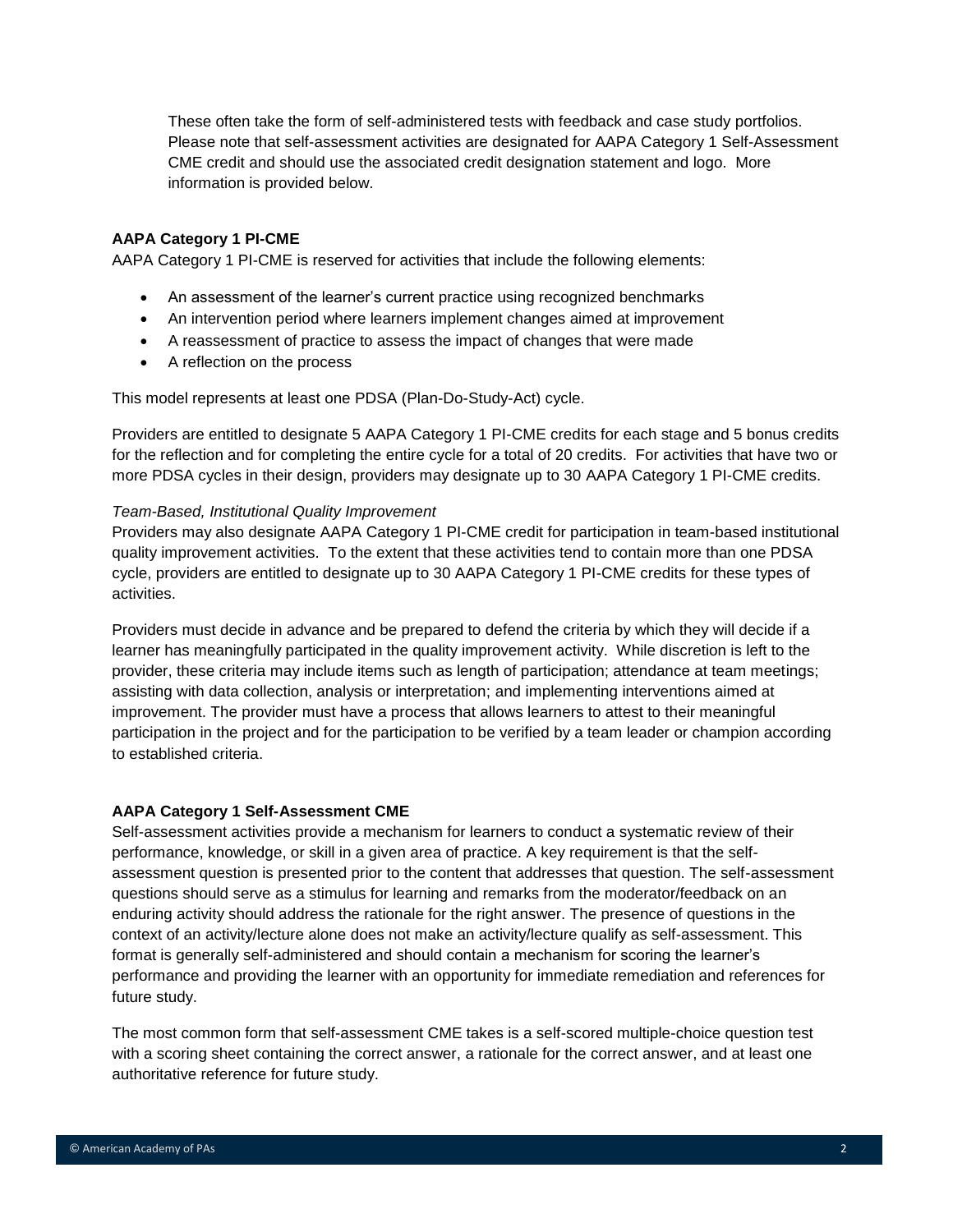As a general benchmark, at least 10 multiple-choice questions should be provided for each credit designated. Providers may designate credits based on fewer questions if the questions are especially complex and the rationales provided are substantial. However, the provider should be prepared to defend the decision and provide a rationale for their credit designation.

Self-assessment CME may be delivered in a live setting. When self-assessment CME is conducted live, learners should be provided with a mechanism to provide their answers to the instructor before the correct answer is revealed and the rationale discussed. An audience response system is the most common choice for this purpose, but colored cards would be a low-cost, low-tech alternative.

Because self-assessment is intended to guide development of a PA's future learning, a best practice is to have some form of tangible takeaway available for learners.

Examples for live activities:

- Answer sheet for learners to record their responses and track their areas for improvement to help direct their future learning.
- Audience response system report provided digitally to the participant to help direct their future learning.
- Handout of the slides, including the questions without the correct answers marked if the handout is provided prior to the live session taking place. A handout with the correct answers can be provided following the live activity.

Example for enduring activities:

• The ability for the learner to go back and review which questions they got correct/incorrect, along with the correct answers, corresponding rationales and references.

#### **Credit Designation Statements and CME Approval Logos**

AAPA has developed CME approval logos for AAPA Category 1 CME credit, AAPA Category 1 PI-CME credit, and AAPA Category 1 Self-Assessment CME credit. These logos are designed to be used adjacent to the credit designation statement as a way of alerting PAs that the needs of PAs were considered in the planning of the activity and that AAPA CME credit has been designated.



### **AAPA Credit Designation Statement – Live**

{Provider Name} has been authorized by the American Academy of PAs (AAPA) to award AAPA Category 1 CME credit for activities planned in accordance with AAPA CME Criteria. This activity is designated for \_\_\_ AAPA Category 1 CME credits. PAs should only claim credit commensurate with the extent of their participation.

#### **AAPA Credit Designation Statement – Enduring Materials**



{Provider Name} has been authorized by the American Academy of PAs (AAPA) to award AAPA Category 1 CME credit for activities planned in accordance with AAPA CME Criteria. This activity is designated for AAPA Category 1 CME credits. Approval is valid until {Expiration Date}. PAs should only claim credit commensurate with the extent of their participation.